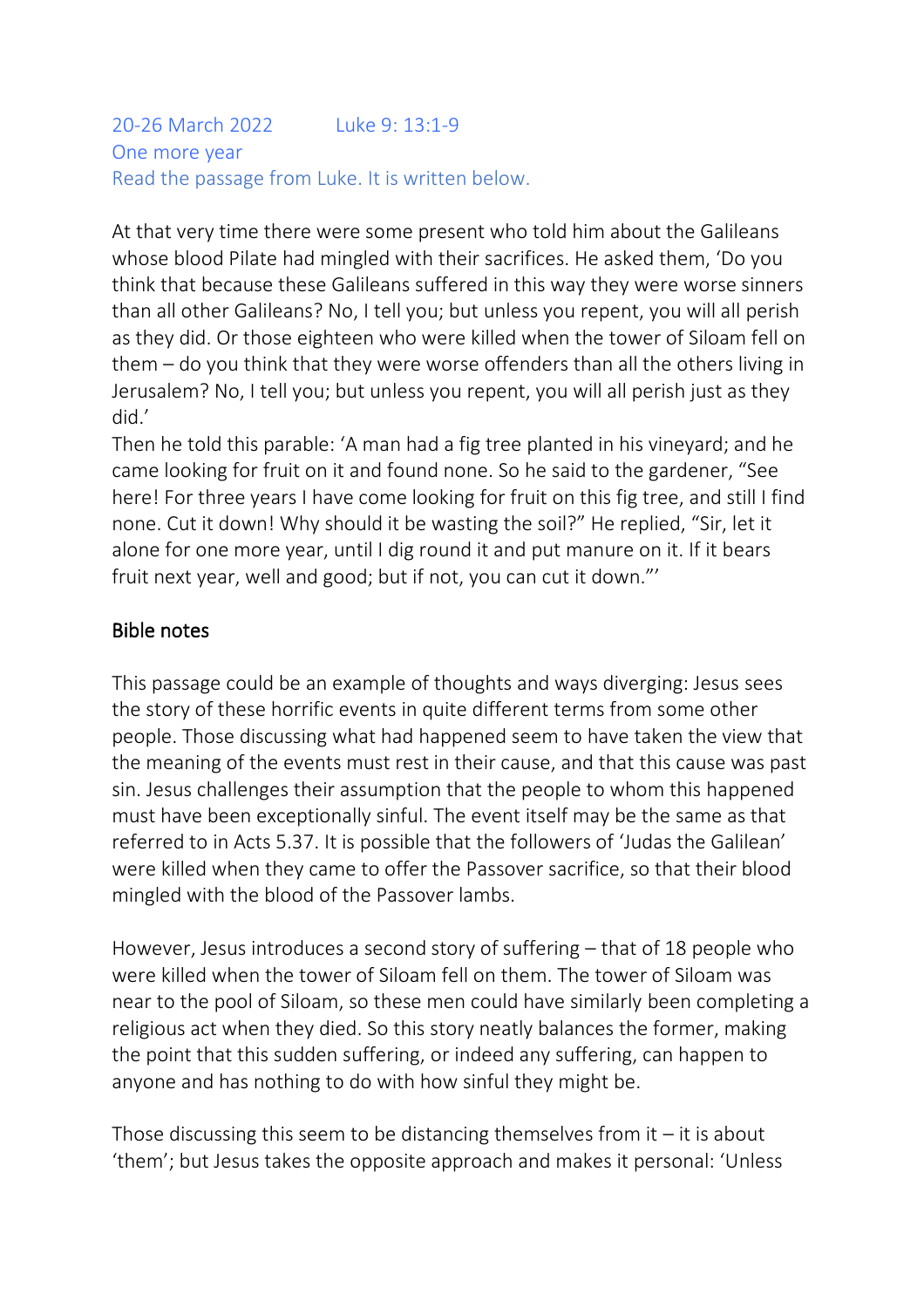you repent, you will all perish just as they did' (v.5). If you want to learn from these events, do not look to their past, look to your own future. The question of repentance is properly addressed to all of us. The precariousness of life should bring us up short, but not to 'tut' ghoulishly, nor to speculate on the sins of others, rather to look carefully at the qualities of our own lives. The parable that Jesus goes on to tell offers hope in terms of another chance, one more year to produce fruit.

# Reflection

# *Spend a few moments thinking about what stands out for you from the Bible reading. This idea may help.*

It is fruitful (pun intended!) to spend some time reflecting on the parable of the fig tree with no fruit. Who is the man who owns the vineyard? Is this God? Who is the gardener? Is this Jesus? Is it us? The gardener is on the tree's side. He or she wants the tree to have every chance to bear fruit. What might be the equivalent for us, in our lives, of the process of digging around and adding manure? Living in the time between these careful, and perhaps repeated, acts of tending and next year's decisive harvest – what does this mean for us?

# Questions for reflection

*You may wish to use these questions and the picture to help you think about or discuss issues of sharing.*



# **Questions**

- How does a tree look different from this angle?
- How might you look at your life from a different perspective?
- Or that of the community in which you live?